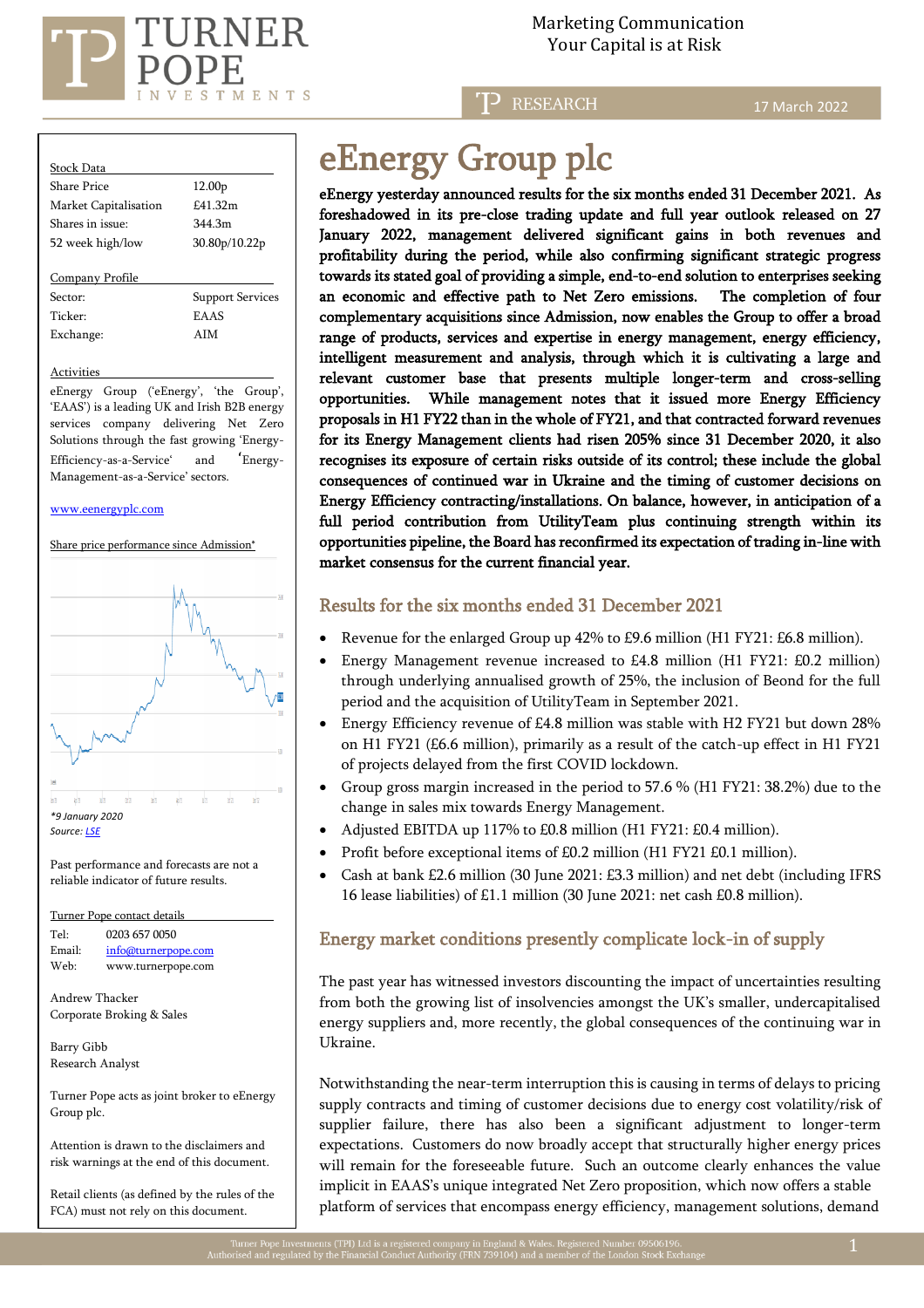

T<sup>P</sup> RESEARCH

reduction, waste elimination and onsite generation.

Indeed, the customer's willingness to recognise that around one-third of all energy presently being purchased is wasted and that, based on current market pricing, onsite solar generation is presently around 50% cheaper than buying on-grid, drives the point home. The Group's consultancy services, moreover, actively limit exposure to undercapitalised suppliers while also offering customer protection through 'supplier-of-last resort' agreements. The exceptional level of customer engagement this is creating not only reinforces management's confidence for the Group's FY2022 outcome, but also recognises the broad macro conditions and clear regulatory drivers that continue to be a tailwind for the business. The scale of the organic structural growth opportunity is reflected through more than a 200% increase in contracted forward revenues recorded for the period, with both the Beond and Utility Team acquisitions performing ahead of management's expectations (importantly, Energy Management solutions presently enjoy a c.80% renewal rate), while Energy Efficiency proposals issued H1 FY22 (which presently sustain a 30% to 40% conversion rate) exceeded the whole of FY21 following relaxation of COVID restrictions.

## Energy Management – Now representing half of the Group revenues

Driven by acquisitions, the division produced half year revenues of £4.8m (H1 FY21: £0.2m). It performed ahead of management expectations delivering underlying organic growth up 25%. Beond, which was acquired December 2020 and effectively laid the foundations for Energy Management, has subsequently reported a 27% increase in average contract length with revenue/meter increasing by 37%. Overall, this enabled the division's EBITDA margin to rocket to 29.8% (H1 FY21; 15.4%) for the period, as the range of services that customers pay for expanded in tandem with higher operating efficiencies upon delivery and an 8% growth in average contract length (to 30 months). Quality of service has also been improved through automation of key data collection and manipulation processes as well as provision of an online customer platform. Contracted forward revenues amounted to £17.0 million at 31 December 2021, up 250% (31 December 2020 £4.9 million), of which 27% was organic, with 87% of all H1 FY22 energy management contracts signed being for 100% renewable supply (FY21: 82%).

Within this, UtilityTeam (which was acquired in September 2021) has key contracts that are typically longer and larger than Beond's more diversified portfolio; its customers also demand a broader range of services. While good pipeline visibility remains with no increase in customer churn, disruption to the marketplace over the past year has nevertheless resulted in delay for some larger contracts which, in turn, has a bearing on the timing of revenue, given that it recognises c.20% of the value on signing.

eEnergy also increased its stake in MY ZeERO from 37.5% to 51% in October 2021. It went on to sign and then installed its first standalone monitoring and data insights as a service contract with a multi academy trust in December 2021. As at 31 December 2021 the Company had 132 eMeters installed, with a strong level of customer interest resulting in a further 260 being installed or contracted as at 11 March 2022; this is expected to rise to over 1,000 by the end of June from a sales pipeline of c.£1.8 million.

## Energy Efficiency – Strongest ever new opportunities pipeline

Revenues contracted by 28% to £4.8m during the period (H1 FY21: £6.6m), although improved buying power/supplier arrangements saw gross margins rise to 37.8% (H1 FY21: 33.4%). 108 projects were completed in the period, with an average revenue of £44,000 (H1 FY21: 111, with average revenue of £59,000).

Despite the difficult market conditions brought about by the third national COVID lockdown in early 2021 the financial performance of the Energy Efficiency business in H1 FY22 was stable at the level achieved in H2 FY21, albeit behind that of H1 FY21 which benefited significantly from the roll-over of projects from the first lockdown (estimated at c.£1.2m value) into the summer of 2020. Very positively, however, following the recommencement of face-to-face marketing at events and conferences in October and November 2021, which is a key direct sales channel for the education marketplace, by Christmas the division had produced lead generation targets for the whole of FY22 that resulted in the year-end pipeline of proposals and opportunities spiking to a record high. This amounts to £17 million of unweighted opportunities to deploy ECMs and on-site generation (where the Group has seen a surge in demand) with existing clients, of which £1.3m of future revenue has been contracted for installation in H2 FY22.

The focus is now on completing the committed installations by the end of FY22 and continuing to develop pipeline opportunities,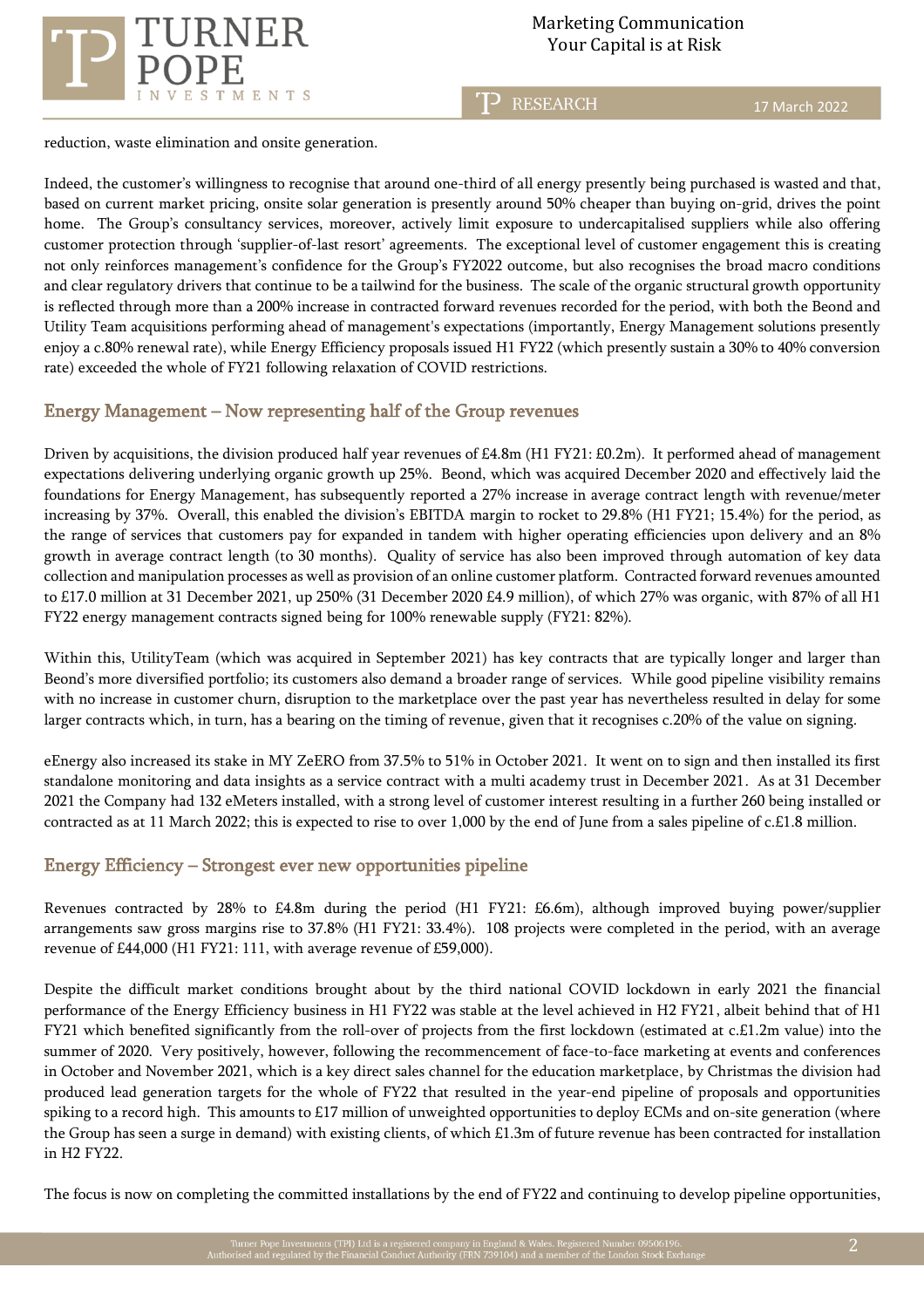

17 March 2022

while also securing projects through key channel partners. Success in securing the first phase with a number of large multi academy trusts provides confidence in a substantially improved outcome for H2 FY22. Although Ireland was hit harder than the UK by COVID restrictions, with revenue falling 18% compared with H1 FY21, bringing the territory into a unified management structure along with a gradual easing of the Pandemic means that sales volumes are presently increasing in line with management expectations.

T<sub>2</sub> RESEARCH

#### Revenue and adjusted EBITDA bridges

The Group's revenue and Adjusted EBITDA bridges for H1 FY21 to H1 FY22 are illustrated below. Note that Energy Management's EBITDA increased from £25,000 to £1.4 million primarily as a result of including a full six months of Beond and Utility Team since acquisition. Both Beond and Utility Team performed ahead of expectation in H1 FY22, with MY ZeERO remaining pre-breakeven after incurring a net expense of £149,000 for the period. Lower Energy Efficiency revenues reduced the adjusted figure by £0.6 million, although improved divisional gross margins added £0.2m, while £0.6 million was incurred on incremental marketing, sales and operational delivery to drive client acquisition and project management.



Source: eEnergy, *Investor Presentation 16 March 2022* 

## Financial Position – Taking a prudent approach to working capital management

eEnergy's closing cash at the end-December 2021 was £2.6 million (30 June 2021: £3.3 million), with debt of £3.7 million (including IFRS 16 lease liabilities) being predominantly long term in nature. Borrowings increased £1.1 million between 30 June and 31 December 2021 to £2.9 million. In February 2022, refinancing of all secured debt was completed with Silicon Valley Bank as part of a £5 million committed revolving credit facility which provides more flexibility at a significantly lower average cost of finance.

During H1 FY22 the impact of the shift from energy suppliers paying commission income in advance to favouring paying in arrears became more pronounced and was a particular factor in the reduction of the Group's period end cash balance. Although the working capital profile has changed, there is no resultant reduction to the overall cash commission that the Group receives over the life of the effected contracts. The Board has sought, however, to take a prudent approach to working capital management, with ongoing monitoring of its financial position and scenario analysis to reflect downside risk cases that may arise from potential disruption to the business, whether as a consequence of the Pandemic or continuing volatility in the energy market. Having considered all unexpected but potential scenarios, however, the Board states its confidence that the Group has sufficient financial resources and headroom within its debt facilities (including the ability to meet its debt covenants) for the foreseeable future.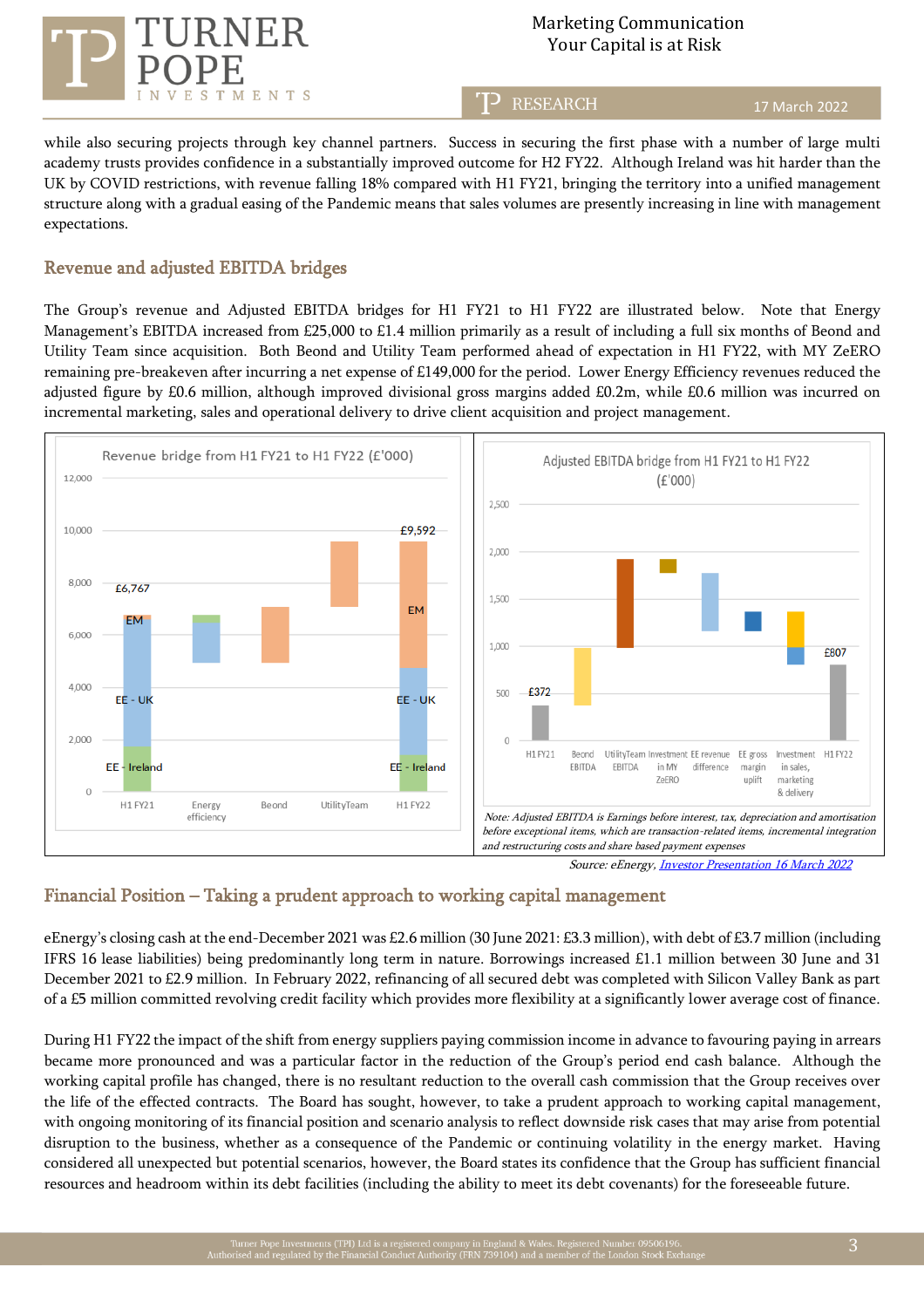

T<sub>2</sub> RESEARCH

17 March 2022

Within this, management has clearly stated its acquisition strategy, which is based on focused criteria in which targets must be capable of providing maintainable EBITDA multiples, with earnout and lock-ins for key management. To date, the Group has utilised flexible acquisition structures, which involve a mix of consideration shares and cash, something that it intends to continue to utilise using available debt facilities, albeit limiting the Group's net leverage to no more than 2x EBITDA.

### Outlook for the 12 months to end-June 2022 and beyond

The Board recognises that there remains a number of risks outside of the Group's control, including challenges in the arrangement of new energy supply contracts in the current market environment and timing of customer decisions on Energy Efficiency contracts and installations. Positively, however, the Board on balance not only considers with the strength of its pipeline of opportunities will permit the Group to trade in line with the current market expectations for FY22, but it is also clear that such global uncertainties substantially enhance eEnergy's overall value proposition as customers accelerate their move toward Net Zero.

While higher energy prices are expected to remain a feature of the global energy markets in the short-to-medium term, the exceptional volatility that has characterised the supply market for the past twelve months is expected to reduce and become more predictable once again over the coming months. The customer response, however, is likely to be longer-lasting with a flight to quality along with much greater willingness to seek energy management solutions and improved efficiencies, in an effort to increase confidence and visibility of supply, eliminate wastage and reduce costs, while also seeking opportunity for onsite generation in their path to Net Zero by 2030. This is perhaps already being reflected by the fact that 44% of eEnergy's Top 50 clients are actively engaged in procuring significant additional services from the Group. Its ability to navigating the complex energy market for clients through smart procurement and effective risk management, something that is reflected in an existing forward order book of £18.3m, a pipeline that has doubled in the past 12 months amid exceptional customer 'stickiness', is something that clearly highlights the quality of its earnings.



# eEnergy Group – Strong Organic Growth Drivers

Source: eEnergy, *Investor Presentation 16 March 2022* 

With the rush toward Net Zero continuing to gather pace, the Group's strategy to exploit granular energy data as a means to drive customer change at zero capital cost can be expected to gain momentum. Against a background of high, long-term organic growth supported by structural market tailwinds along with multiple acquisition opportunities, eEnergy is positioned to secure strong annual recurring, high margin revenues going forward. eEnergy's Board accordingly has set a 5-year goal to increase the number of eMeters it has under management to 20,000 with 10,000 EV chargers also under management supported by 50MW of installed solar generation. In delivering this, management targets 20% organic CAGR revenue growth while also enjoying a 25% EBITDA margin. TPI accordingly is now reassessing its valuation of eEnergy, with a view to resetting expectations based on recent initiatives and anticipated news flow plus its ability to efficiently identify, capture and integrate an expanding market opportunity through strategic acquisitions in what remains a highly fragmented, albeit innovative, marketplace.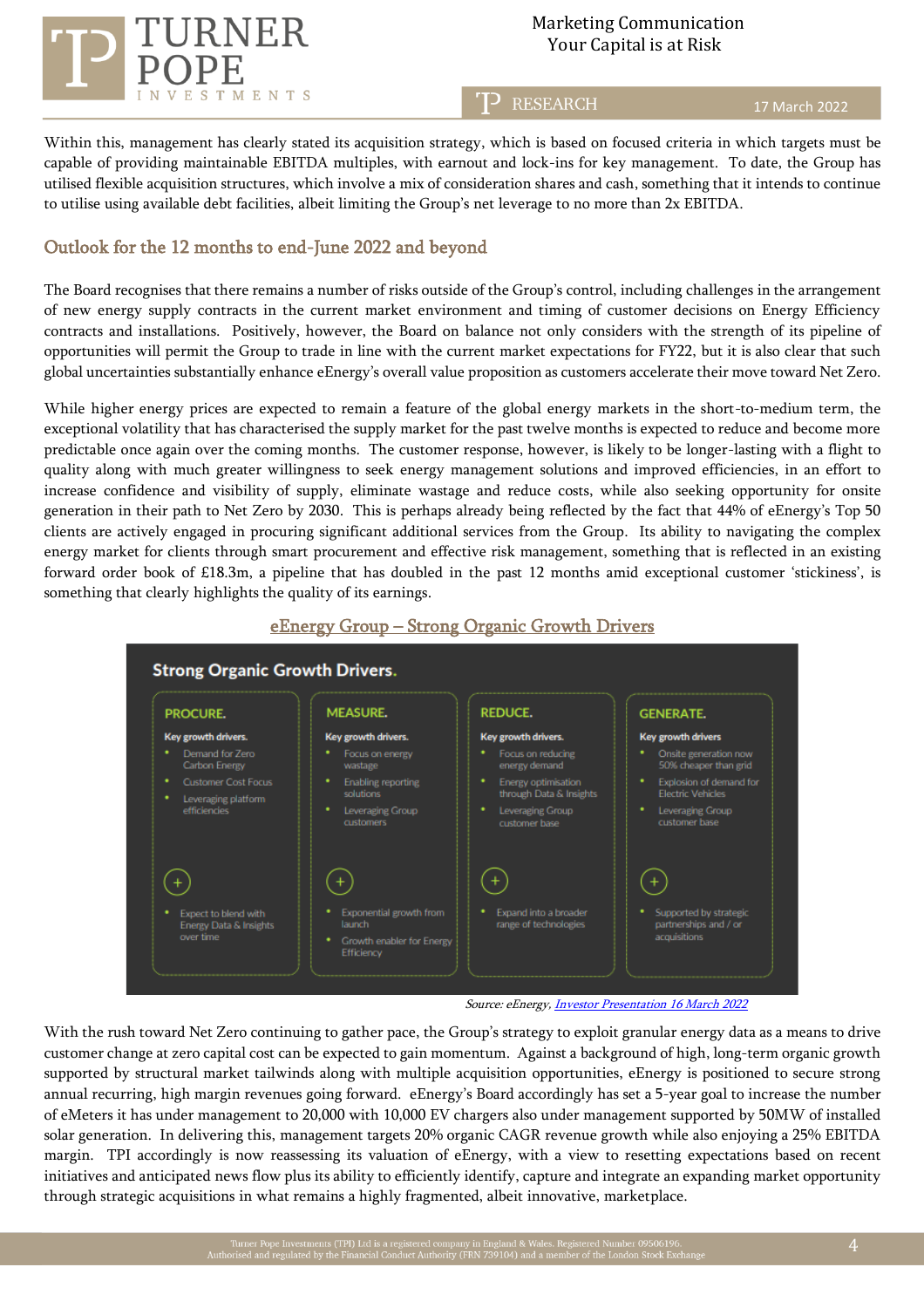

T<sub>2</sub> RESEARCH

17 March 2022

## THIS DOCUMENT IS NOT FOR PUBLICATION, DISTRIBUTION OR TRANSMISSION INTO THE UNITED STATES OF AMERICA, JAPAN, CANADA OR AUSTRALIA.

#### **Conflicts**

This is a non-independent marketing communication under the rules of the Financial Conduct Authority ("FCA"). The analyst who has prepared this report is aware that Turner Pope Investments (TPI) Limited ("TPI") has a relationship with the company covered in this report. Accordingly, the report has not been prepared in accordance with legal requirements designed to promote the independence of investment research and is not subject to any prohibition on dealing by TPI or its clients ahead of the dissemination of investment research.

TPI manages its conflicts in accordance with its conflict management policy. For example, TPI may provide services (including corporate finance advice) where the flow of information is restricted by a Chinese wall. Accordingly, information may be available to TPI that is not reflected in this document. TPI may have acted upon or used research recommendations before they have been published.

#### Risk Warnings

Retail clients (as defined by the rules of the FCA) must not rely on this document.

Any opinions expressed in this document are those of TPIs research analyst. Any forecast or valuation given in this document is the theoretical result of a study of a range of possible outcomes and is not a forecast of a likely outcome or share price.

The value of securities, particularly those of smaller companies, can fall as well as rise and may be subject to large and sudden swings. In addition, the level of marketability of smaller company securities may result in significant trading spreads and sometimes may lead to difficulties in opening and/or closing positions. Past performance is not necessarily a guide to future performance and forecasts are not a reliable indicator of future results.

AIM is a market designed primarily for emerging or smaller companies and the rules of this market are less demanding than those of the Official List of the UK Listing Authority; consequently, AIM investments may not be suitable for some investors. Liquidity may be lower and hence some investments may be harder to realise.

#### Specific disclaimers

TPI acts as joint broker to eEnergy Group plc ('eEnergy') which is listed on the AIM Market of the London Stock Exchange ('AIM'). TPIs private and institutional clients may hold, subscribe for or buy or sell eEnergy's securities.

Opinions and estimates in this document are entirely those of TPI as part of its internal research activity. Where information utilised in this document has been provided to TPI by eEnergy and/or is attributed to eEnergy or a third-party source, that information has not been subject to any independent verification or evaluation by TPI or any other party. TPI has no authority whatsoever to make any representation or warranty on behalf of eEnergy.